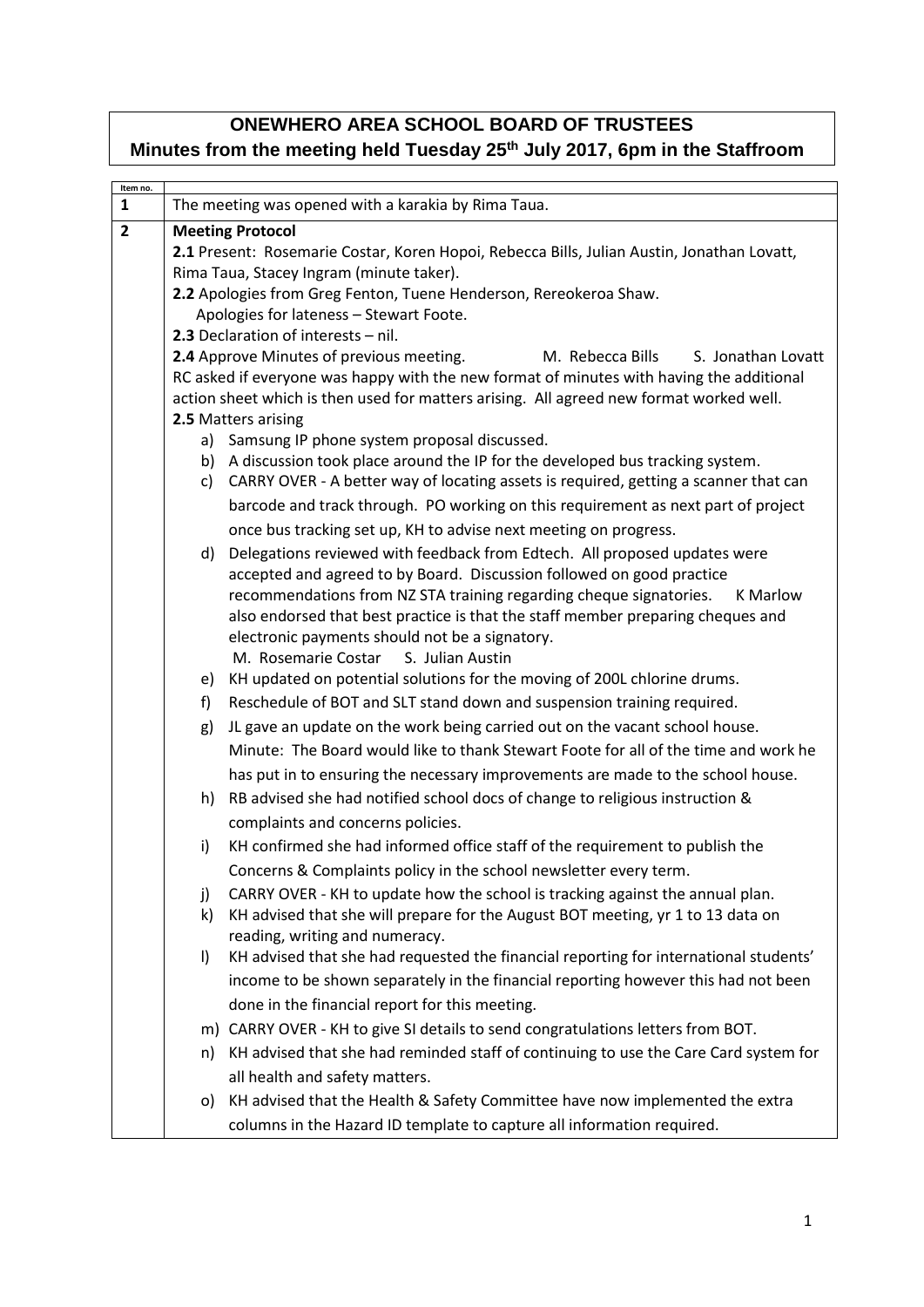|                         |    | p) JL confirmed he had prepared a notice calling for expressions of interest for the BOT                                                                                   |  |  |
|-------------------------|----|----------------------------------------------------------------------------------------------------------------------------------------------------------------------------|--|--|
|                         |    | casual vacancy position as no objections had been received. The casual vacancy                                                                                             |  |  |
|                         |    | position came at no cost to the school, where a bi-election would have.                                                                                                    |  |  |
|                         | q) | KH advised that SE was making arrangements for her to be cheque signatory.                                                                                                 |  |  |
|                         | r) | CARRY OVER - KH to make contact with Rick Muir re cricket pitch.                                                                                                           |  |  |
| 3                       |    | <b>Strategic decisions</b>                                                                                                                                                 |  |  |
|                         |    | <b>3.1 Review of Policies:</b>                                                                                                                                             |  |  |
|                         | a) | Employer Responsibility: There was a discussion around the EEO requirement in this                                                                                         |  |  |
|                         |    | policy. This had been picked up and highlighted as non-compliant in the audit RB and                                                                                       |  |  |
|                         |    | RC had completed earlier in the year and feedback given to GF. It was emphasised<br>that this needs to be adhered to as it was not currently being followed. KH was asked  |  |  |
|                         |    | to talk through the appraisal system and how this worked. KH advised with CC                                                                                               |  |  |
|                         |    | leaving that a lot of information went with her. KH advised that teaching staff annual                                                                                     |  |  |
|                         |    | appraisals were done continuously throughout the year.                                                                                                                     |  |  |
|                         |    | It was agreed that no changes were required for this policy and it could be ratified as                                                                                    |  |  |
|                         |    | is. M. Julian Austin<br>S. Jonathan Lovatt                                                                                                                                 |  |  |
|                         | b) | Documentation and Self-Review policy was discussed. No changes required, ratified                                                                                          |  |  |
|                         |    | as is. M. Julian Austin<br>S. Jonathan Lovatt                                                                                                                              |  |  |
|                         |    | Stewart Foote arrived (6:48pm).                                                                                                                                            |  |  |
|                         |    |                                                                                                                                                                            |  |  |
|                         |    | 3.2 Policies for Assurance this meeting:                                                                                                                                   |  |  |
|                         |    | a) EEO Policy - this was discussed in the Employer Responsibility policy section. KH                                                                                       |  |  |
|                         |    | confirmed this policy was not currently being followed and therefore could not give                                                                                        |  |  |
|                         |    | assurance on this policy. It was discussed that going forward this must be followed.                                                                                       |  |  |
|                         |    | b) Vetting requirements for non-teachers - there was a discussion around police vetting                                                                                    |  |  |
|                         |    | for contractors. KH assured that this policy was being followed.                                                                                                           |  |  |
|                         | c) | 10 Year Property plan - KH advised that she couldn't assure this policy as she could                                                                                       |  |  |
|                         |    | not find it in School Docs. Assuring this policy to be carried over to August.                                                                                             |  |  |
|                         | d) | Risk management - there was a discussion around this, KH advised that she was quite                                                                                        |  |  |
|                         |    | happy with what's happening to assure this policy.                                                                                                                         |  |  |
|                         | e) | Medicines - there was discussion around this, KH assured policy was being followed.                                                                                        |  |  |
|                         | f) | Minor/moderate injuries or Illness - there was discussion around this, KH assured                                                                                          |  |  |
|                         |    | policy was being followed.                                                                                                                                                 |  |  |
| $\overline{\mathbf{4}}$ |    | <b>Strategic discussions</b>                                                                                                                                               |  |  |
|                         | a) | Principal's report was tabled.<br>M. Koren Hopoi<br>S. Jonathan Lovatt                                                                                                     |  |  |
|                         | b) | There was a discussion around the canteen review and financials. The BOT asked if the                                                                                      |  |  |
|                         |    | canteen was running at a break-even point. It was agreed that we do not want to run<br>canteen at a profit but ideal would be to break even, including labour costs.       |  |  |
|                         | C) | There was a discussion around the Korean students and clarification of the status of                                                                                       |  |  |
|                         |    | HE's employment.                                                                                                                                                           |  |  |
|                         | d) | KH advised that she had approached a relief teacher to cover her teaching load for the                                                                                     |  |  |
|                         |    | period until Simon starts. This would be confirmed next Tuesday.                                                                                                           |  |  |
|                         | e) | There was a discussion around the small school pool with the Board asking for                                                                                              |  |  |
|                         |    | clarification on what the actual issue with the pool was.                                                                                                                  |  |  |
|                         | f) | KH was asked if there had been any stand-downs for the term as this detail was not<br>being included in the Principal's reporting. KH gave an outline of the recent stand- |  |  |
|                         |    | downs that had taken place.                                                                                                                                                |  |  |
|                         |    |                                                                                                                                                                            |  |  |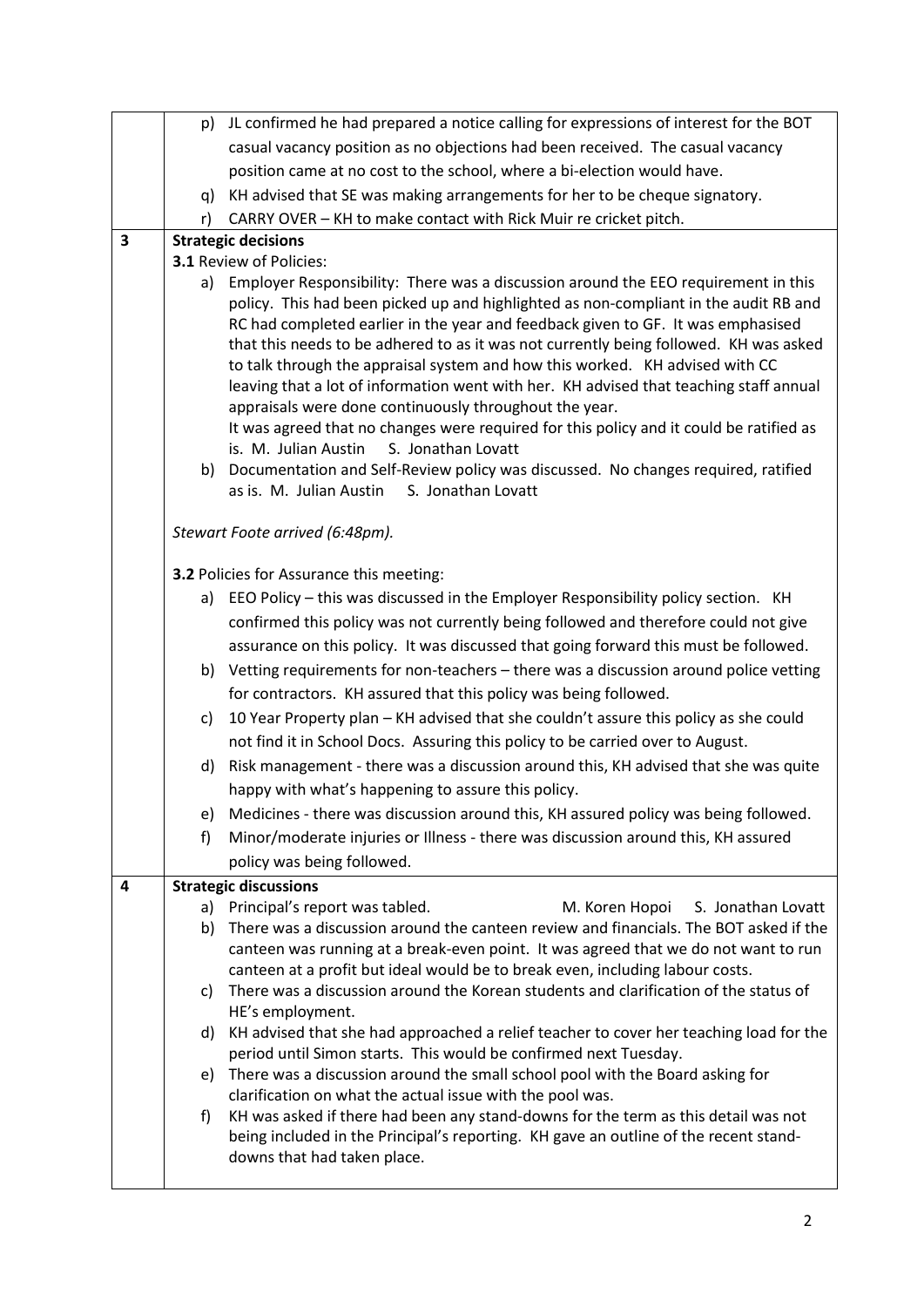| 5              | <b>Monitoring</b>                                                                                    |  |  |
|----------------|------------------------------------------------------------------------------------------------------|--|--|
|                | 5.1 Finance Report for June 2017 was tabled<br>M. Julian Austin S. Rosemarie Costar                  |  |  |
|                | There was a discussion around the reconciliation report showing no income for<br>a)                  |  |  |
|                | foreign students.                                                                                    |  |  |
|                | There was a query around what % of the Ops grant was allocated to support staff<br>b)                |  |  |
|                | wages.                                                                                               |  |  |
|                | It was raised that no credit card statements had been seen by the Board for some<br>C)               |  |  |
|                | time. It is a requirement for auditing purposes that statements be signed off by the<br>Board Chair. |  |  |
|                | d) Current credit card to be cancelled and reissued with the new Principal's details.                |  |  |
|                | Discussed if any impact in doing this now.                                                           |  |  |
|                | There was a discussion around the school houses and finances available to continue<br>e)             |  |  |
|                | on to another school house for maintenance once 67 Parsons Rd is completed.                          |  |  |
|                | M. Rebecca Bills S. Julian Austin<br>5.2 Staff Report                                                |  |  |
|                | There was a discussion around the core house policy information that School Docs had<br>a)           |  |  |
|                | supplied to RB. It was agreed that school houses should primarily be used for                        |  |  |
|                | recruitment. It was confirmed that a tenant (not BOT) is liable for PAYE tax if the rent             |  |  |
|                | is lower than the MOE % discount off the rental market rate.                                         |  |  |
|                |                                                                                                      |  |  |
|                | 5.3 Student Rep Report - TH currently on vacation, no report available.                              |  |  |
|                |                                                                                                      |  |  |
|                | 5.4 Maori Report - verbal report from RT around the success of the Matariki evening.                 |  |  |
|                | M. Special thanks to Tuene Henderson for the great job she did at this special event.                |  |  |
|                | 5.5 Health & Safety Report - no report available due to no H&S meeting being held in July            |  |  |
|                | with school holidays etc.                                                                            |  |  |
| 6              | <b>Inward Correspondence</b>                                                                         |  |  |
|                | 6.1 NZ Education Gazette - 26 June 17, vol 96, number 11.                                            |  |  |
|                | 6.2 NZ Education Gazette - 10 July 17, vol 96, number 12.                                            |  |  |
|                | 6.3 NZ Education Gazette - 24 July 17, vol 96, number 13.                                            |  |  |
|                | 6.4 NZSTA Free PD for all trustees.                                                                  |  |  |
|                | 6.5 Sign it - School Safety Signs.                                                                   |  |  |
|                | 6.6 NZSTA news - Election special, July 2017, issue 274.                                             |  |  |
| 6A             | <b>Outwards Correspondence</b>                                                                       |  |  |
|                | 6A.1 BoT Casual Vacancy.                                                                             |  |  |
|                | a) There was a discussion around the applications that had been received and the next                |  |  |
|                | steps for this process. An evening to be held to meet all the applicants individually to             |  |  |
|                | further determine the skillset that they could offer to the Board / school. Areas of                 |  |  |
|                | where the Board could use expertise were discussed. A date was confirmed for the                     |  |  |
|                | evening, KH advised that she did not need to be there.                                               |  |  |
|                | b) It was discussed that applications from 2 people who initially had expressed interest             |  |  |
|                | had not been received and needed to be followed up.                                                  |  |  |
|                | 6A.2 Pegasus Sports Foundation - re resolution passed and confirmation of Board members.             |  |  |
|                | 6A.3 Message to staff Principal appointment update.                                                  |  |  |
| $\overline{7}$ | <b>General Business</b>                                                                              |  |  |
|                | 7.1 School leavers data.                                                                             |  |  |
|                | There was a discussion around the Board wanting to understand school leaver data to<br>a)            |  |  |
|                | be able to identify why students leave and how we can grow senior student numbers.                   |  |  |
|                | JA advised that the MOE use retention rate for roll projections.<br>b)                               |  |  |